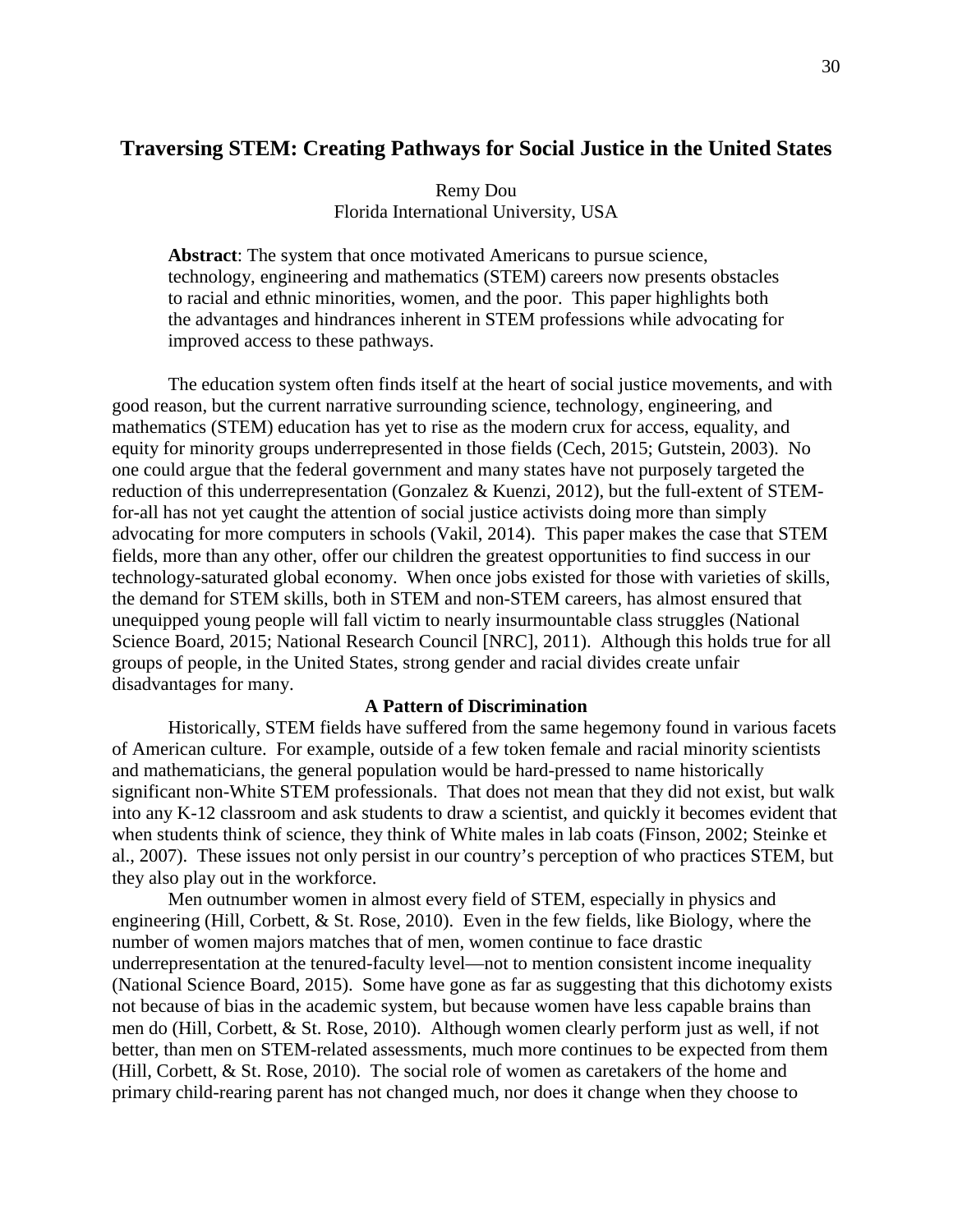pursue careers in STEM (Xie & Shauman, 2003). Often women have to choose between a STEM career and a family. Those who have both face the high likelihood of carrying dual burdens.

Even more astounding things can be said about the dearth of participation in STEM from members of racial and ethnic minority groups. The culture of STEM in the United States extends out of a system propagated by White, Western Europeans (Heilbron, 2003), as evidenced by the famous scientists lauded in popular culture (e.g., Albert Einstein, Charles Darwin, Isaac Newton, Stephen Hawking, Thomas Edison, Bill Nye) and even famous fictitious scientists (e.g., Sheldon Cooper, The Doctor, Indiana Jones, Victor Frankenstein, Captain Nemo). Many have noticed the ramifications of this in the dismal representation of diverse groups. Just ten years ago, the number of people from underrepresented minority groups (i.e., African American, Hispanic, and American Indian) participating in STEM proportionately represented about a third of the total minority population in the country (NRC, 2011).

Nora (2003), a renowned expert for his work with ethnic minority student populations, made the case that Hispanic students lag behind the general population in terms of college preparation. Hispanic students drop out of high school at incredibly high rates (i.e., 46% between eighth and ninth grade, and 50% between ninth and twelfth) and enter college at much lower rates than their White or Black counterparts (i.e., 17% as opposed to 35% and 28%, respectively). Nora argues that the majority of Hispanic students choose to attend two-year institutions before transferring to four-year colleges. Nevertheless, he cites the transfer rate for Hispanics at only 10%. The transfer rate for the general population is 22%. At the time of his publication, the trends had not changed for twenty years. Fortunately, the drop out rate for Hispanic students has decreased by nearly half in the past ten years, but for other underrepresented groups, including Black students, they continue at the same level (US Department of Education, 2015). They paint a bleak picture for racial and ethnic minorities, especially when taking into account the almost ubiquitous requirement of four-year degrees in almost all STEM professions (National Science Board, 2015).

Moreover, an overrepresentation of White individuals exists in these fields—67.4 % in the general population and 74.5% in the population of the science and engineering workforce) (NRC, 2011). In fact, in 2015, people from minority groups earned less than 15 percent of Bachelor's degrees awarded in STEM fields with the smallest number of degrees in the physical sciences, engineering, and mathematics and statistics (National Science Foundation, 2015). These low graduation numbers stand despite minorities, as a whole, attending full-time, two-year and four-year institutions at just below the same rate as White students. In other words, the percentage of the minority population going to college mirrors the percentage of the White population going to college, but a much lower percentage of people from minority groups actually graduate.

### **Minority Groups and Poverty**

Ethnic and racial minority populations in the United States face overcoming additional, serious disadvantages that hinder their ability to compete in the education arena. While racial and ethnic group categories often differ across studies (e.g., White, Caucasian, Black, African American), similar patterns emerge. Research published by the American Psychological Association (APA, 2013) points to significant correlations between belonging to a racial or ethnic minority group and classification under low socioeconomic status. African American children, for example, have three times the likelihood of living in poverty than do Caucasian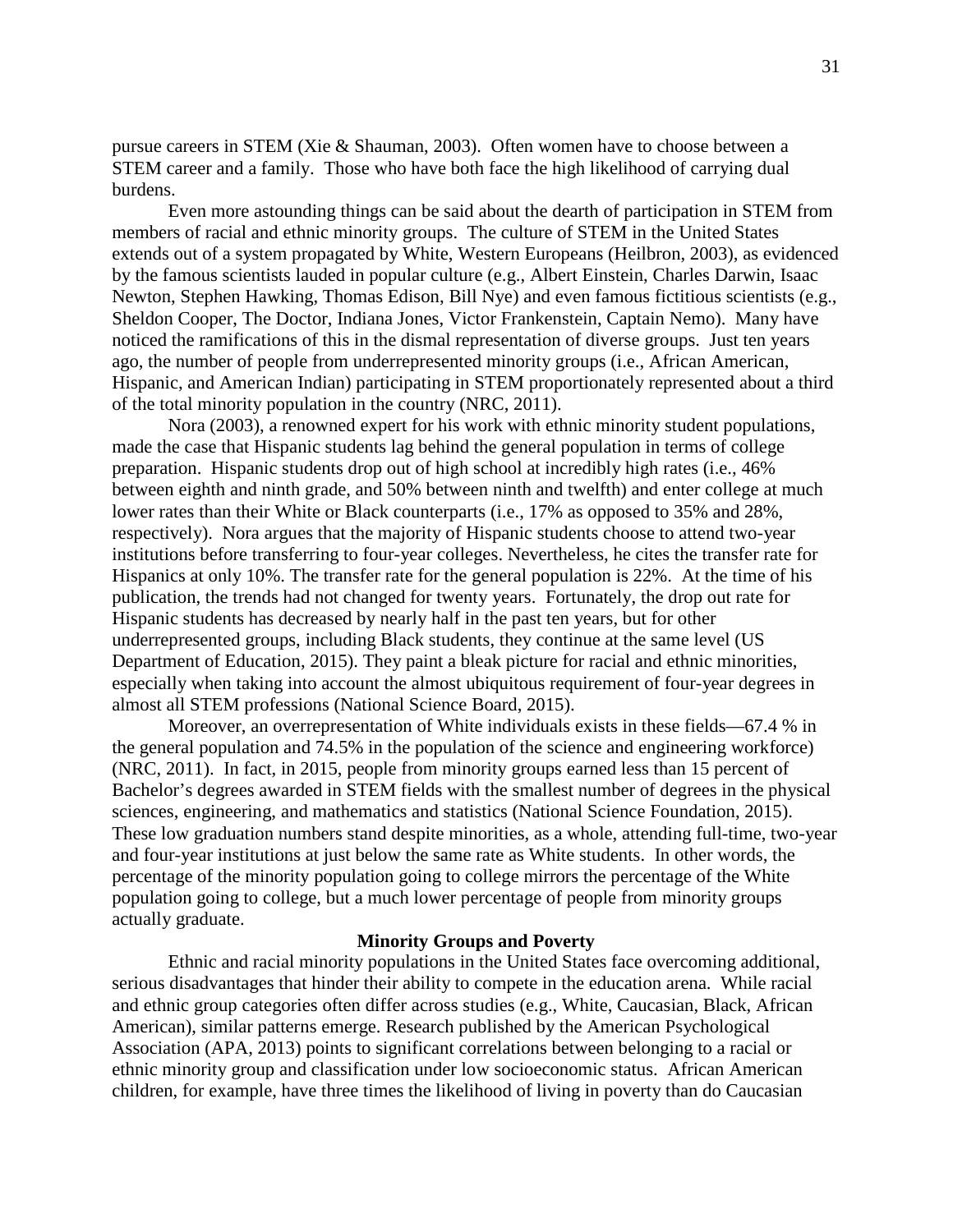children, the study cites. Their parents typically confront double the unemployment rates than parents of Caucasian children. This association between identifying as a minority and having low income has repercussions on education. The same study revealed that more frequently than Caucasian children in similar contexts, African American youths, as well as Latino youths, attend low-income schools with fewer resources and teachers who expect less from them. A sizeable percentage of these young people end up dropping out of school altogether.

Overall, one out of every three children in the United States lives in poverty (DeNavas-Walt & Proctor, 2015). According to another study, children from Hispanic, Black, American Indian, or Alaskan Native families are more likely to live in poverty (Macartney, Bishaw, & Fontenot, 2013). These groups experience a nearly ten-point higher rate of poverty than the Caucasian population. Children living in these conditions must also battle poor health, low access to quality healthcare, lack of nutrition, and mental health issues (APA, 2013). Under these circumstances, the plight of youths from underrepresented populations pursuing STEM appears insurmountable. In addition to the fact that primarily White males designed the STEM pipeline they must traverse, youths of color who choose to tackle that unfamiliar labyrinth must bear the significant burdens to education brought on by poverty.

### **Fighting For a Cause**

The bleak picture for minorities and women in STEM contrasts against the privileges experienced by STEM professionals. In 2011, the U.S. Department of Commerce projected 17.8% growth in STEM-related workforce needs, compared to 9.8% growth in non-STEM jobs (Langdon, McKittrick, Beede, Khan, & Doms, 2011). The White House Initiative on Educational Excellence for Hispanics (2012) presents data showing tremendous growth in STEM professions like biomedical engineering and system software development, which strongly outperform the overall expected occupational growth for 2020. Moreover, STEM workers earn on average 26% higher salaries than non-STEM workers (Langdon et al., 2011). These higher earnings remain true for those that earn degrees in STEM regardless of whether they pursue STEM related jobs. Data from 2012 suggests that the average science and engineering occupant earns twice as much as the average U.S. worker (National Science Board, 2014). At around the same time period, while the average unemployment rate hung at 9%, the unemployment rate for science and engineering workers was down to 4.3%, which reflects greater job security (National Science Board, 2014).

The global economy has shifted significantly toward favoring STEM-related jobs (National Science Board, 2015). These jobs range from non-degree-requiring to highly specialized employments. The need for these in the United States varies by sub-field and geographic location. The National Science Board heralds that a variety of business sector and research-field reports proclaim a growing demand for workers with STEM-related skills. From a global perspective, developed countries like China, India, and Brazil have diverted a large portion of funding toward generating highly skilled STEM professionals, increasing the pressure for the United States to maintain a viable STEM workforce.

Regarding this movement, recent national reporting confirms the persistent underrepresentation of women and minorities in STEM that would otherwise offer talent and help meet the country's workforce requirements (National Science Board, 2014). Women, overall, make up only 28% of the STEM workforce, and despite exhibiting equal and sometimes overrepresentation in certain fields (e.g., life sciences and social sciences, respectively), less than one in three persons working in STEM identifies herself as a woman. The picture is equally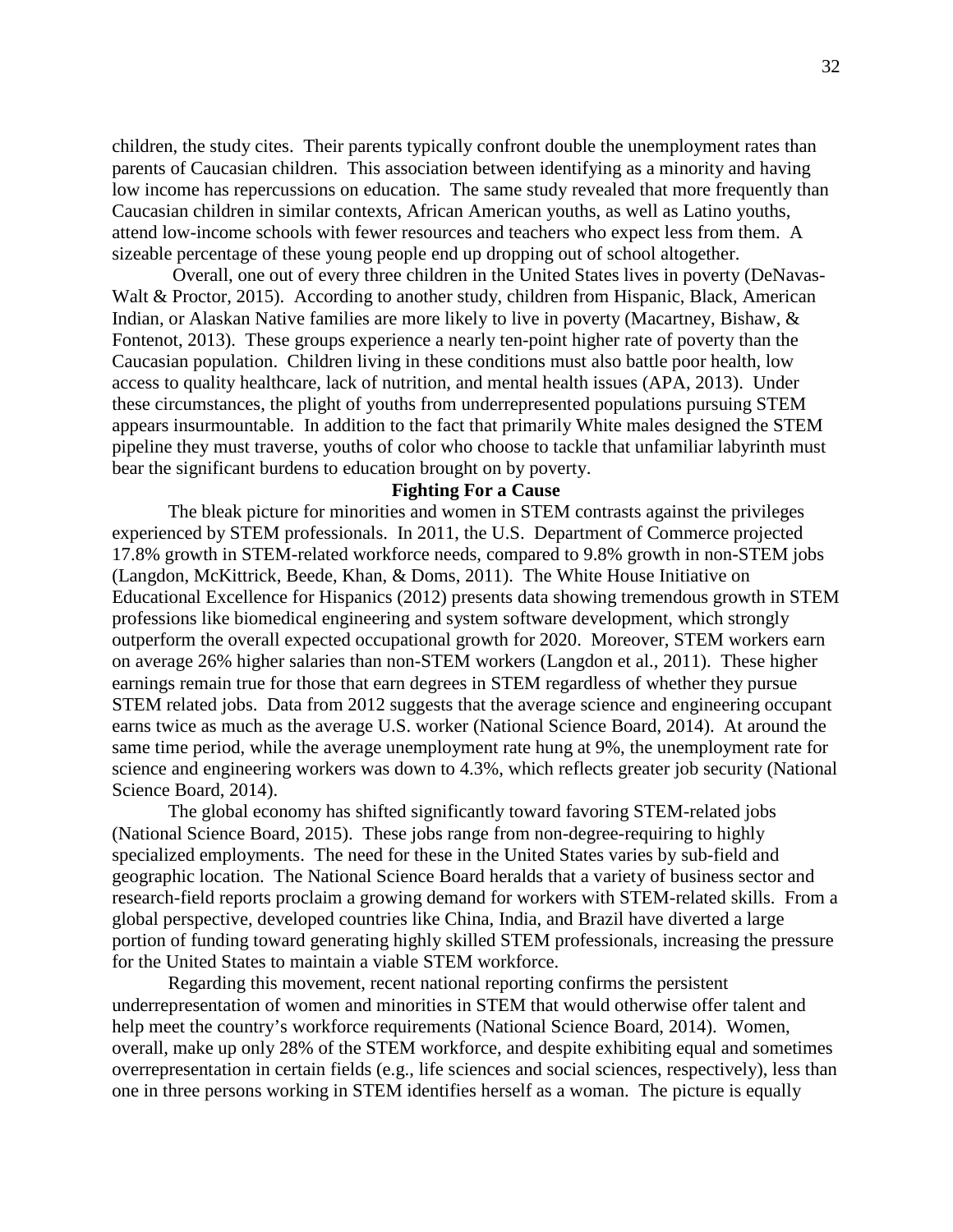bleak for African Americans and Hispanics who in 2010 made up 11.5% and 13.9% of the U.S. residential population, respectively, but only about 9.8% percent of workers in STEM fields pertain to both these groups (National Science Board, 2015).

### **Connecting to Access**

For a few, the STEM fields have opened up avenues out of poverty. Groups of K-12 students across the country have experienced free STEM enrichment both in and out of school thanks to state and federal attention given to STEM. Many graduate students have enjoyed the benefits of fully paid tuition as a result of having chosen a STEM pathway. Faculty have grown their programs and have had their research paid for thanks to the federal attention given to STEM. The U.S. government spends billions of dollars a year funding STEM-related research. For example, the NSF and the National Institutes of Health (NIH) distribute approximately 40 billion dollars' worth of grants every year. This does not count federal research funded through agencies like the National Aeronautics and Space Administration (NASA), the National Oceanic and Atmospheric Administration (NOAA), the Department of Energy (DOE), and the Department of Defense (DOD). The U.S. government directly employs approximately one quarter million scientists and engineers (Burrelli & Falkenheim, 2011).

In countries across the globe, the same opportunities exist. Countries like China invest in their STEM graduates, supporting their education overseas, often in the United States, and incentivizing their return to the home country. European nations have adopted the STEM rhetoric with similar fervor, devoting national attention to related programs and funding. International businesses, including a myriad of Fortune 500 companies, have partnered together to form groups like *Change the Equation* to promote STEM literacy at a range of levels, deliberately influencing students, educators, and policymakers.

Should not all have an opportunity to benefit? A significant portion of future jobs will require STEM skills and content knowledge (National Science Board, 2015). Given these twenty-first century changes, this nation must ensure that all children have the same preparation to pursue the kinds of jobs that will help them acquire success (President's Council of Advisors on Science and Technology, 2010). Our K-16 education system must change to accommodate the cultural context of the disadvantaged. To do so, the country must find ways to counteract the under-resourced educational experiences of children living in low socioeconomic circumstances. Leaders must approach the teaching and learning of STEM from a perspective that welcomes the variance in students' cultural milieu. Education practitioners must accept that the differences between those who are considered the successful students and the unsuccessful ones are not biological, but rather a result of changeable circumstances. More importantly, administrators and educators should feel confident that, given the right setting, all students could acquire skills, regardless of their learning preferences or backgrounds (NRC, 2012; NRC, 2000).

### **Solutions and Limitations**

The short response to the circumstances presented above is simple: Funding and resources must be redirected to explicitly counter the cultural and gender-related imbalances in the STEM system. At the heart of this response lies the principle that change requires passion and love for the students in STEM classrooms. Still, even more specific, pragmatic solutions do exist. These can be divided into two categories: external and internal. Any one of them may find its implementation at all three levels of education administration: local, state, and federal. **Externally Oriented Solutions**

The lowest hanging fruit for improving access to STEM education involves the adequate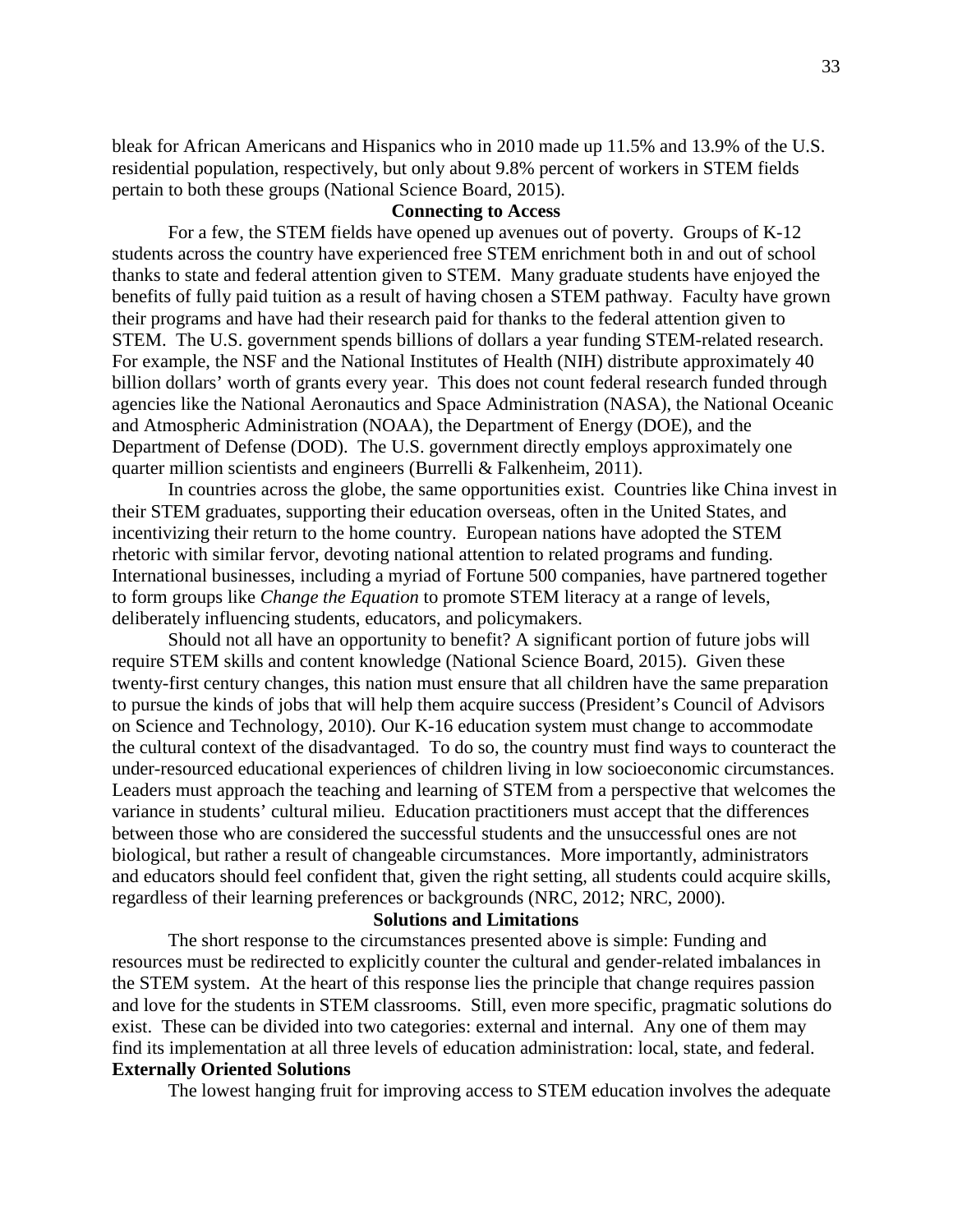implementation of reformed education curricula and approaches in related K-16 courses. Curricular changes that promote greater depth of content—rather than breadth—facilitate the development of critical thinking skills crucial to STEM professionals. Many states have seen this kind of change with the Next Generation Science Standards that build off *A Framework for K-12 Science Education* (NRC, 2012). These documents encourage curriculum builders to forego the typical wide, unreasonable scope of science classes. Covering such a broad range of context in any science or math course pressures administrators and educators to default to ineffective pedagogies of teaching, which include lecture, rote memorization, and basic summarization of content. Not only have these techniques proven to fail at increasing subject comprehension, they can also leave damaging impressions about science and math careers (Dou & Gibbs, 2013).

By contrast, student-centered teaching approaches facilitate improvement of students' comprehension, and also positively influence affective constructs like interest, performance goals, self-efficacy, and vocational outcome expectations—all of which contribute to a person's career decision-making process (Lent, Brown, & Hackett, 1994). Students should find themselves engaged in activities that promote learning through meaningful discourse, situated in contexts analogous to those of STEM professionals (e.g., moving away from "recipe" labs to more open-ended forms of inquiry using the tools of the field). Students should also be focused on knowledge building and creation rather than memorization, and deliberately involved in discussions about the hidden curriculum in STEM pathways that inadvertently dissuade women and minorities from traveling along them (Freeman et al., 2014; Hazari et al., 2013). These techniques will help generate positive experiences and attitudes with regard to STEM and STEM careers.

Inquiry-based approaches where the focus is on student-centered learning rather than teaching-centered instruction, have been a central tenet of science education reform efforts (National Committee on Science Education Standards, 1996). When compared to traditional instruction, student gains in knowledge, reasoning, and argumentation have been shown in multiple contexts to exceed those of traditional learning (Prince, 2004). In fact, research on these pedagogies has proven their effectiveness so much that to knowingly offer otherwise would represent malicious intent on the part of the instructor (Freeman et al., 2014). Inquiry-based learning is effective for students with different learning styles, and works across gender, race, and socioeconomic status (Tuan, Chin, Tsai, & Cheng, 2005; Wilson, Taylor, Kowalski, & Carlson, 2010), making this approach particularly appealing in the diverse domestic student population. Moreover, students who engage in inquiry-based learning maintain higher interest in and more positive attitudes toward science careers (Gibson & Chase, 2002)—key elements in shaping the future scientific workforce.

Although not all students may choose to pursue STEM careers, all deserve the opportunity to do so if they wish. Much research on the factors involved in the STEM career decision-making process continues to take place, but a large body of understanding already exists. Some of the most effective changes involve direct discussions of underrepresentation in STEM fields in classrooms across the K-12 range and recruitment of diverse K-12 STEM educators (Dou & Gibbs, 2012; Hazari et al., 2013). At the higher education level, changes should include hiring more diverse faculty and researchers, as well as explicitly addressing the implicit biases in graduate school programs. These biases exist at every point, from entrance exams (e.g., well-proven bias against people from minority groups taking the GRE) to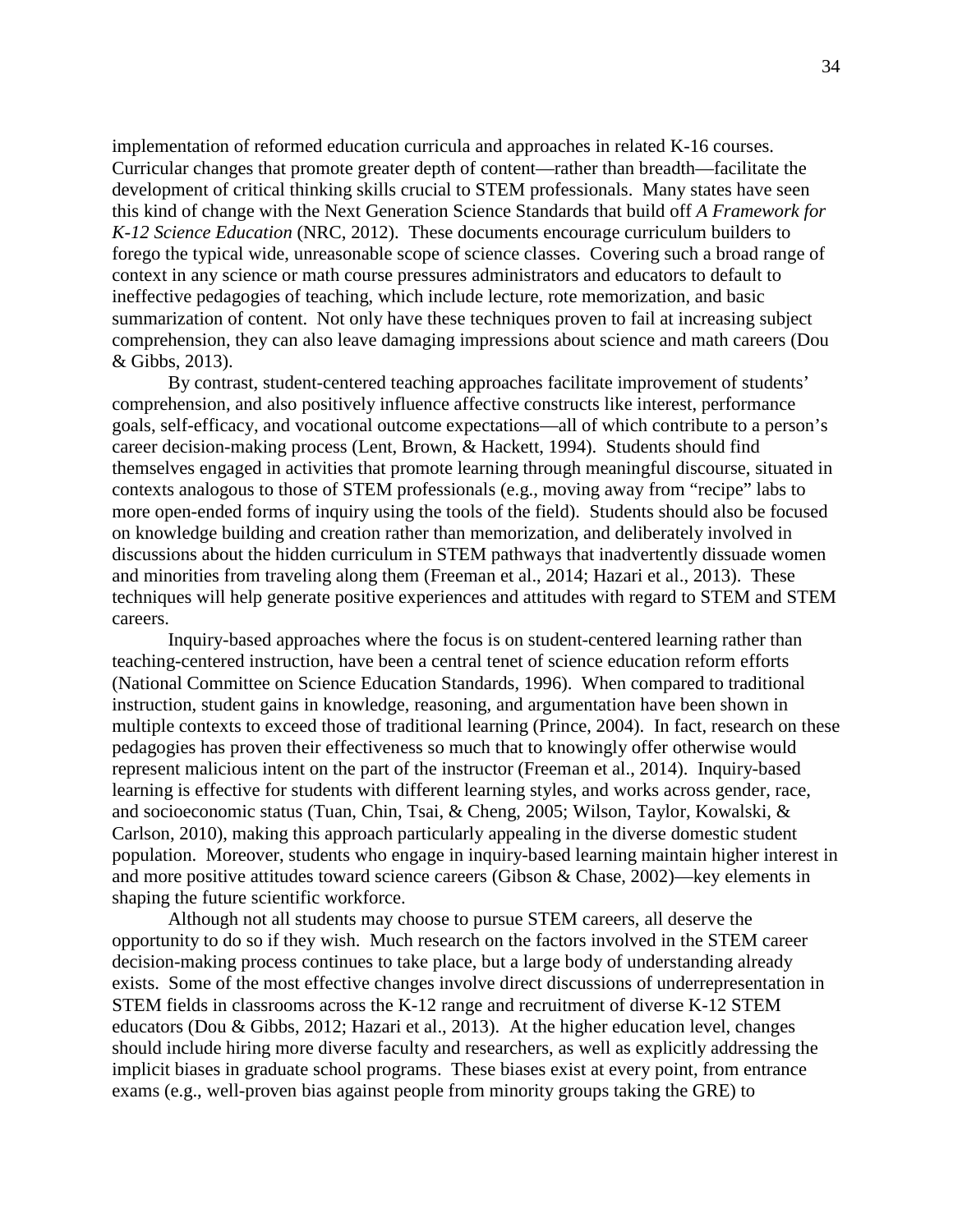microagressions coming from advisors and major professors (Gibbs & Griffin, 2013; Miller & Stassun, 2014; Solorzano, 2000).

# **Internally Oriented Solutions**

Despite the many funding avenues that exist to create new STEM education programs directed at women and minorities, few of these require purposeful and transparent counteraction against systemic, academic prejudice. Without reforming the STEM pathway itself, prejudice may prevail in subtle, unexpected ways. This requires change at the individual level. Transforming minds to accept that all students, given the right resources, could and would succeed in STEM fields may have more powerful long-term effects on the number of STEM professionals recruited. This would require administrators, teachers and faculty to approach their practice introspectively, sensitive to their least successful students who may likely come from racial and/or ethnic minority groups, and recognizing that high performing individuals have learned to game the system and will succeed *despite* the instructor. This change in understanding will create a change in attitude, one that encourages a more proactive approach toward teaching struggling students. Such a state of mind may also result in changes to the policy of education, which plays a meaningful role in creating or removing barriers. Yet, tax dollars are rarely directed to address these obstacles. Funds should support workshops or conferences directed at STEM professionals working to promote inclusion in STEM fields, as well as nurturing communities of faculty, researchers, and educators that share the common goal of increasing access and generating context-specific solutions to local challenges.

### **Challenges**

Like most things, talking about these ideas sometimes requires less effort than implementing them. The major challenges the country faces will always come from resolving individual and collective internal struggles. These include those listed above, but others, as well, such as changing the perspective some university faculty have about introductory STEM courses being "weed-out" classes as opposed to recruiting opportunities (Reyes, 2011), or changing the system that grants tenure to professors from valuing research and grant reception to valuing effective teaching (Baldwin, 2009). Although both should matter to the STEM enterprise, the latter will likely have greater direct impact on motivating diverse students to pursue STEM. More broadly, the issues brought on by poverty require creative and just solutions. Battling the system the underserved poor communities face via under-resourced schools requires complete overhaul at both administrative and political levels. By targeting needy communities, some of this positive change can begin to take place.

#### **Final Words**

As an ethnic minority in STEM, I experienced firsthand much of the antagonism described in this essay that faces students of similar backgrounds. While working for the federal government, I would later read about these issues in national reports, discovering that my experience was not unique. Somehow, I managed to travel down what some have called the STEM pipeline. Like more recent authors have noted, the pipeline is more like a series of unknown and sometimes unknowable pathways. Those that have traversed this difficult yet aweinspiring landscape now have a moral responsibility to those that come behind. Having earned credibility in their communities, STEM professionals who resonate with this message of social justice have the power to facilitate positive changes. This will require making our voices heard and that of our students', periodically reflecting on whether implicit bias exists in our teaching and mentoring practices or the practices of those around us, and, given the opportunity,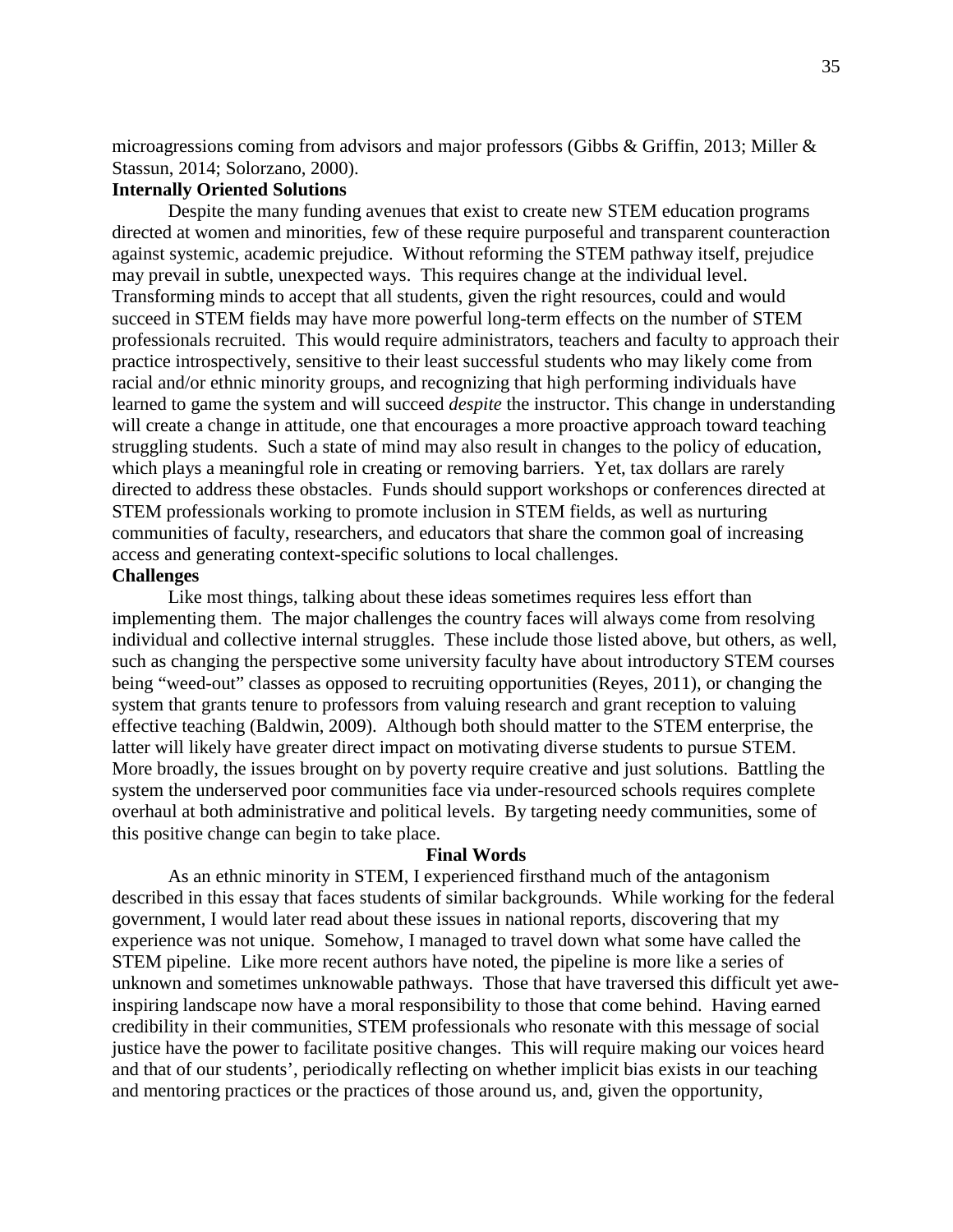sponsoring reform. This movement should move beyond simply reducing underrepresentation in STEM. Rather, these concerns should be framed around issues of injustice and lack-of-access for women and those in minority groups. Much implicit and systemic prejudice continues to prevent individuals from pursuing careers that would otherwise allow them to enjoy benefits often reserved for the privileged. The country must raise an alarm that will be heard by more than just members of the STEM community.

### **References**

- American Psychological Association. (2013). *Ethnic and racial minorities & socioeconomic status*. Washington, DC.
- Baldwin, R. G. (2009). The climate for undergraduate teaching and learning in STEM fields. *New Directions for Teaching and learning*, *2009*(117), 9-17.
- Burrelli, J. S., & Falkenheim, J. C. (2011). *Diversity in the federal science engineering workforce*. *InfoBrief*. Arlington, VA.
- Cech, E. A. (2015). Embed social awareness in science curricula. *Nature*, *505*(7484), 477–478.
- DeNavas-Walt, C. & Proctor, B. D. (2015). *Income and Poverty in the United States: 2014*. Washington, DC: United States Census Bureau.
- Dou, R., & Gibbs, K. D. (2013). Engaging all students in the pursuit of STEM careers. *School Science Review*, *95*(351), 106–112.
- Finson, K. (2002). Drawing a scientist: What we do and do not know after fifty years of drawings. *School Science and Mathematics*, *102*(7), 335–345.
- Freeman, S., Eddy, S. L., McDonough, M., Smith, M. K., Okoroafor, N., Jordt, H., & Wenderoth, M. P. (2014). Active learning increases student performance in science, engineering, and mathematics. *Proceedings of the National Academy of Sciences of the United States of America*, *111*(23), 8410–5. doi:10.1073/pnas.1319030111
- Gibbs, K. D., & Griffin, K. a. (2013). What do I want to be with my PhD? The roles of personal values and structural dynamics in shaping the career interests of recent biomedical science PhD graduates. *CBE Life Sciences Education*, *12*(4), 711–723.
- Gibson, H., & Chase, C. (2002). Longitudinal impact of an inquiry-based science program on middle school students' attitudes toward science. *Science Education*, 693-05.
- Gonzalez, H. B., & Kuenzi, J. (2012). *Science, technology, engineering, and mathematics (STEM): A Primer*. *Congressional Research Service*. Washington, DC. Retrieved from https://www.ccc.edu/departments/Documents/STEM\_labor.pdf
- Gutstein, E. (2003). Teaching and Learning Mathematics for Social Justice in an Urban, Latino School. *Journal for Research in Mathematics Education*, *34*(1), 37–73.
- Hazari, Z., Potvin, G., Lock, R. M., Lung, F., Sonnert, G., & Sadler, P. M. (2013). Factors that affect the physical science career interest of female students: Testing five common hypotheses. *Physical Review Special Topics - Physics Education Research*, *9*(2), 020115. http://doi.org/10.1103/PhysRevSTPER.9.020115
- Heilbron, J. L. (Ed.). (2003). *The Oxford companion to the history of modern science*. Oxford University Press.
- Hill, C., Corbett, C., & St. Rose, A. (2010). *Why so few? Women in science, technology, engineering and mathematics*. Washington, DC: American Association of University Women.
- Langdon, D., McKittrick, G., Beede, D., Khan, B., & Doms, M. (2011). *STEM: Good Jobs Now and for the Future*. *U.S. Department of Commerce*. Washington, DC.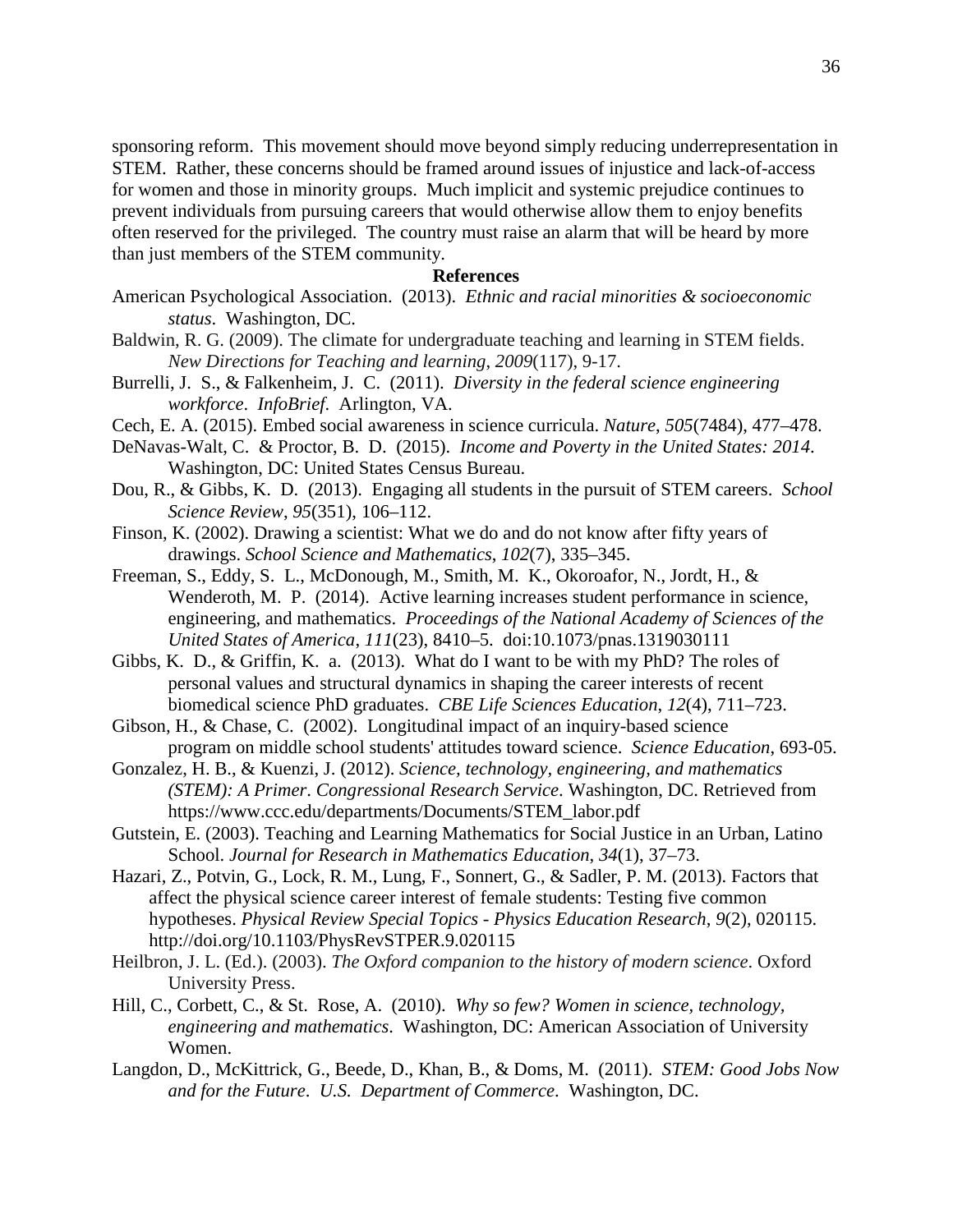- Lent, R. W., Brown, S. D., & Hackett, G. (1994). Toward a unifying social cognitive theory of career and academic interest, choice, and performance. *Journal of Vocational Behavior*, *45*, 79–122.
- Macartney, S., Bishaw, A., & Fontenot, K. (2013). *Poverty Rates for Selected Detailed Race and Hispanic Groups by State and Place: 2007-2011*. *American Community Survey Briefs*. Washington, D.C.
- Miller, C., & Stassun, K. (2014). A test that fails. *Nature*, *510*(7504), 303–304.
- National Committee on Science Education Standards. (1996). *National Science Education Standards.* Washington, DC: National Academies Press.
- National Research Council. (2000). *How People Learn: Brain, Mind, Experience, and School*. Washington, DC: National Academies Press.
- National Research Council. (2011). *Expanding Underrepresented Minority Participation : America's Science and Technology Talent at the Crossroads*. Washington, DC: National Academies Press.
- National Research Council. (2012). *A Framework for K-12 Science Education: Practices, Crosscutting Concepts, and Core Ideas*. Washington, DC: National Academies Press.
- National Science Board. (2014). *Science and Engineering Indicators 2014*. Arlington, VA: National Science Foundation.
- National Science Board. (2015). *Revisiting the STEM Workforce: A Companion to Science and Engineering Indicators 2014*. Washington, DC: National Science Foundation.
- National Science Foundation. (2015). *Women, Minorities, and Persons with Disabilities in Science and Engineering: 2015*. *Special Report NSF 15-311*. Arlington, VA.
- Nora, A. (2003). Access to higher education for Hispanic students: Real or illusory? In J. Castellanos & L. Jones (Eds.), *The majority in the minority: Expanding representation of Latino/a faculty, administration and students in higher education* (pp. 47–68). Sterling, VA: Stylus.
- President's Council of Advisors on Science and Technology. (2010). *Prepare and Inspire: K-12 Education in Science, Technology, Engineering, and Math (STEM) for America's Future: Executive Report*. Washington, DC.
- Reyes, M.E. (2011). Unique Challenges for Women of Community Colleges to Universities. *Harvard Educational Review*, *81*(2), 241–263.
- Solorzano, D. (2000). Critical race theory, racial microaggressions, and campus racial climate: The Experiences of African American College Students. *Journal of Negro Education*, *69*(1/2), 60–73.
- Steinke, J., Lapinski, M. K., Crocker, N., Zietsman-Thomas, A., Williams, Y., Evergreen, S. H., & Kuchibhotla, S. (2007). Assessing media influence on middle dchool aged children's perceptions of women in science using the Draw-A-Scientist Test (DAST). *Science Communication*, *29*(1), 35–64. http://doi.org/10.1177/1075547007306508
- Tuan, H., Chin, C., Tsai, C., & Cheng, S. (2005). Investigating the effectiveness of inquiry instruction on the motivation of different learning styles students. *International Journal of Science and Mathematics Education* 3(4), 541-566.
- U.S. Department of Education. (2015). *The Condition of Education 2015*. Washington DC: National Center for Education Statistics.
- Vakil, S. (2014). A critical pedagogy approach for engaging urban youth in mobile app development in an after-school program. *Equity & Excellence in Education*, *47*(1), 31–